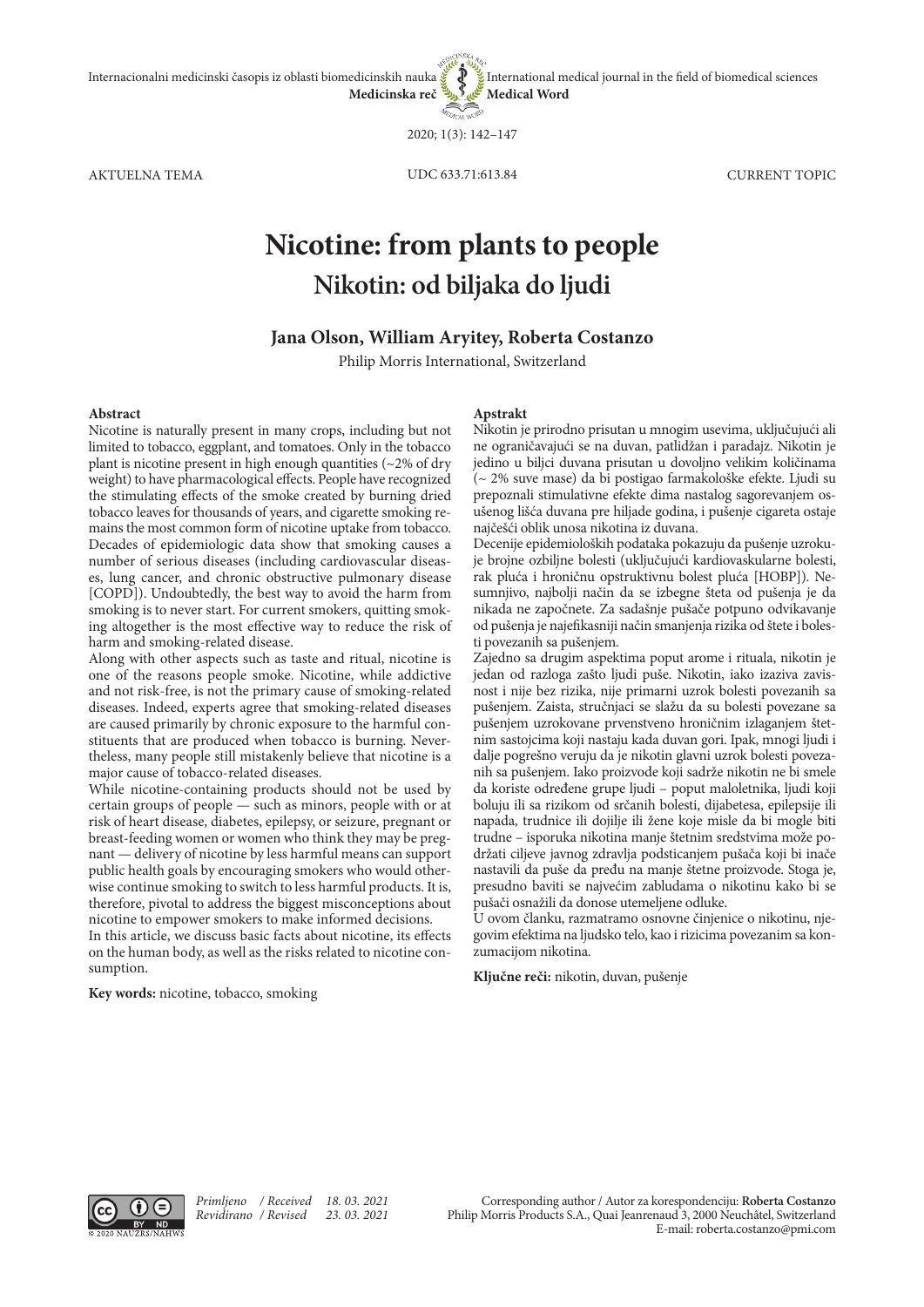## **Introduction**

Quitting smoking is the best way to reduce the risk of smoking-related diseases, which includes certain types of cancer, cardiovascular diseases, and emphysema. Cigarette smoke stains teeth, causes bad breath, and ages the skin. **Despite being a well-known component of cigarettes, nicotine is not a primary cause of these harms.** It is many of the other so-called "harmful and potentially harmful constituents" (HPHC) in smoke that are the major cause of smoking-related health risks.

Unsurprisingly, there are many misconceptions about nicotine. How much do you really know about nicotine, and how much of that information is accurate? Read on to discover facts you may not have known about nicotine as well as its role in tobacco harm reduction research.

## **It starts with plants**

Where does nicotine come from? The simple answer is: plants. More specifically, from plants of the Solanaceae family, commonly known as nightshade plants. This family includes tomatoes  $(\sim 332$  ng of nicotine in each fruit, on average), potatoes (~675 ng), and eggplants/aubergines  $\overline{(-525 \text{ ng})}$  (1). To put this into perspective, a single cigarette contains  $\sim$ 12 mg of nicotine (1) around 18 thousand times more nicotine than a potato, by mass. But only a fraction  $\left($  <2 mg) of that nicotine is transferred into the smoke of a cigarettes, and thus, into the lungs of a smoker.

What does this mean? Nicotine is present in our diet in small doses. Research estimates that people eat about 1,400 ng of nicotine every day in ordinary food (2). But that does not explain why tobacco and other plants contain nicotine in the first place.

Nicotine is created in the plant's roots when two chemical compounds—pyridine and pyrrolidine—are linked together before being transported to the leaves. The genes behind this combination exist in all plants, but genetic duplications in the nightshade family are believed to have led to nicotine production (3).

Wild tobacco plants of the *Nicotiana* genus with higher concentrations of nicotine survived longer than sibling plants with lower concentrations (4). In other words: evolution. The chemical exists in these plants at greater concentrations because it benefits them. Although the primary purpose of the chemical in plants is not definitively known (4), studies have shown that at least one of its functions is to defend against attacking insects (4).

However, nicotine's effects in people are different from its function as an insect repellent. Since

prehistorical times, people have recognized the stimulating effects of the smoke created by burn- ing dried tobacco leaves (5). Since then, smoking has been the most common form of nicotine up-<br>take from tobacco.

## **Into the brain**

Commercially available products, including cigarettes, nicotine replacement therapies (NRT), smoke-free products, and others, contain high enough levels of nicotine to temporarily affect a person's brain function in a reversible way. But how does nicotine reach the brain in the first place?

Nicotine in various forms can be absorbed through the lungs, mouth, or skin. The route of uptake determines the speed and intensity of nicotine delivery. Once absorbed, nicotine enters the bloodstream and is distributed, at various concentrations, to all tissues and organs, including the brain.

It takes little time after starting product use for nicotine to reach the brain at a sufficient concentration to cause an effect. That time ranges from a few seconds, as with smoking, to up to an hour, as with a nicotine patch. Nicotine is also constantly being cleared from the body. It is metabolized mainly by the liver, at approximately 70% at each pass through the liver, and the metabolites are excreted via the kidneys (6).

Once inside the brain, nicotine binds to nicotinic acetylcholine receptors (nAChR), such as those located on the brain's nerve cells. These nAChRs are crucial receptors, involved in most communications not only between neurons in the brain, but also outside the nervous system, for example, between neurons and muscle cells. The natural signaling molecule for nAChRs is acetylcholine, which nicotine can imitate as it binds to these receptors. When it does, it causes the release of dopamine, gamma aminobutyric acid (GABA), glutamate, acetylcholine, and nor- adrenaline. As a result, nicotine may stimulate and ultimately affect short-term brain functions such as emotion, learning, and memory.

The action of nicotine in the brain can also trigger physiological effects outside the brain. For example, the messenger epinephrine is released into the bloodstream, leading to temporary narrowing of blood vessels, higher blood pressure, and increased heart rate.

After repeated nicotine stimulation, the brain adapts to the presence of nicotine, a process that is reversible when a person stops using nicotine-containing products. This process of nicotine stimulation can ultimately lend to the reason why someone chooses not to quit smoking.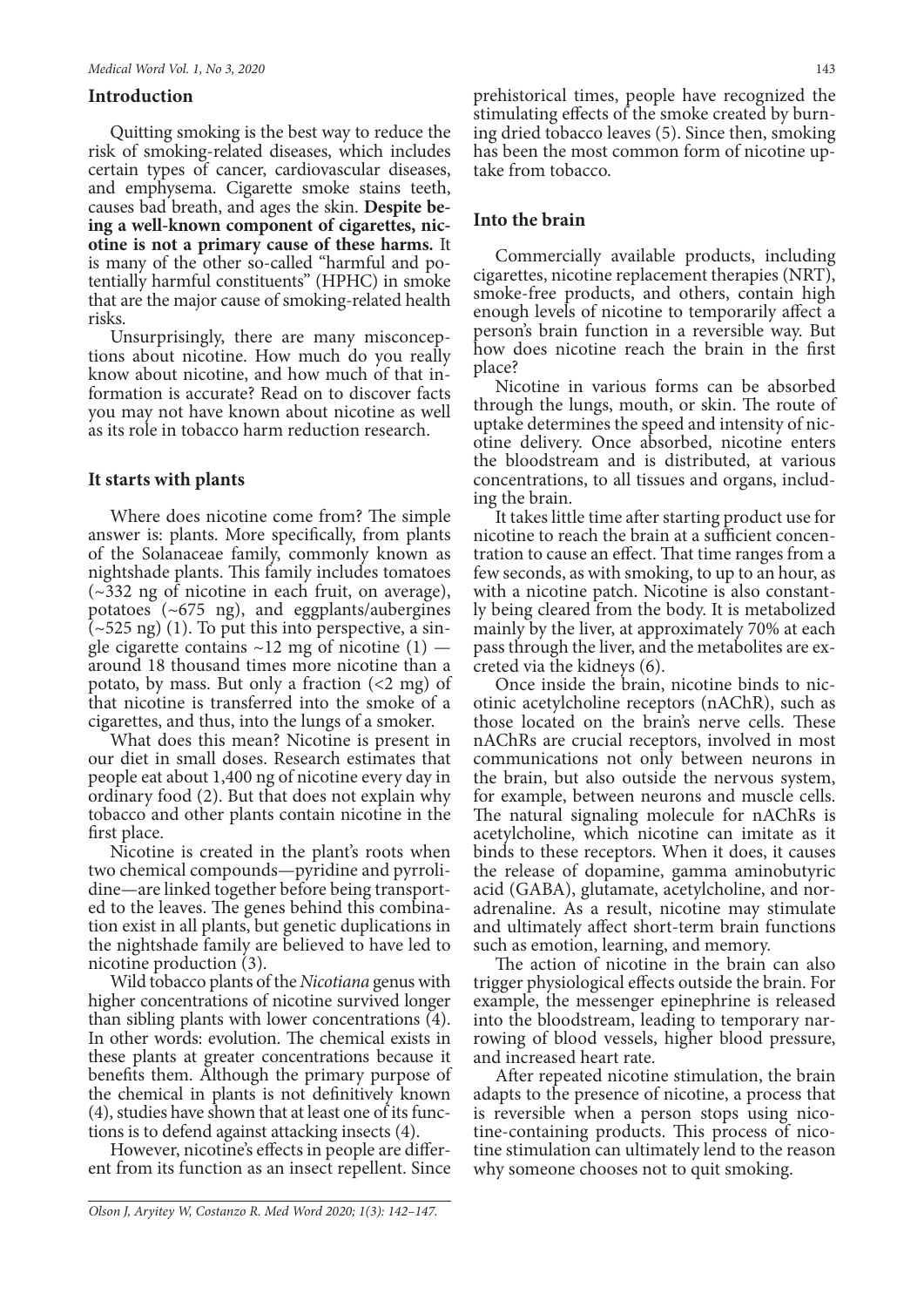#### **Nicotine and addiction**

It has been recognized that the addictive properties of cigarette smoking are due to a complex interaction of factors that enhance the action that would be caused by nicotine alone. Other factors also make smoking addictive: ritual, sensory experience, and social experiences all play a significant role. Exposure to nicotine and the extent of its effects can also be influenced by individual differences in smoking behavior, metabolism, body mass index, and genetic differences.

Once nicotine enters the brain, it modulates the reward systems by binding to specific nA-ChRs distributed in certain regions of the brain. Chronic exposure to nicotine results in tolerance, a *decreased* response of some kind to the same dose of nicotine. It also results in sensitization, which is an *increased* response of some kind to the same dose of nicotine. These changes in response underlie the development of dependence, and they can lead to temporary withdrawal symptoms, a reason why one chooses not to quit.

Regarding terminology, nicotine dependence is described by the World Health Organization as "a disorder of regulation of nicotine use arising from repeated or continuous use." (7) "Tobacco use disorder" is the relevant term described by the American Psychiatric Association in their Diagnostic and Statistical Manual of Mental Disorders (8).

Withdrawal symptoms—including difficulty concentrating, anxiety, and dysphoria (meaning distress or discomfort with life)—are another concern for about half of smokers when they initially quit smoking (9). Quitting smoking is very much possible, and millions of smokers quit ev- ery year. NRTs and other cessation products can help address withdrawal symptoms.

One critical factor in nicotine dependence is the dose and rate of nicotine delivery. Because smoking delivers nicotine to the brain very efficiently, products that rapidly deliver peak doses

of nicotine, like sprays and inhalers, are more sat- isfying to smokers than those that slowly deliver nicotine at much lower doses, like gums and patches (10, 11).

## **Levels of nicotine in the blood: not all products are equal**

Many people assign most of the addictiveness of cigarettes to the rapid absorption of nicotine through the lungs. When a person smokes a cigarette, their blood nicotine levels peak in about 6 to 10 min, after which the levels drop by about half every 2 h on average, as the body naturally clears the nicotine from its system (12). Most NRTs do not provide this same pharmacokinetic profile (13), which makes them less likely to be addictive, but also less likely to satisfy the smokers' desire for nicotine.

On the other hand, Philip Morris International's (PMI) heated tobacco product, the Electrically Heated Tobacco System (EHTS), creates a nicotine profile similar to that of a cigarette (14). In two studies in Japan, the peak concentration of nicotine in the blood occurred about 6 min after starting product use and reached more than 88% of the level reached with cigarettes. This likely comes even closer to 100% as the user becomes more familiar with the product; however, participants in this study had only used the product during a product trial at the start of the study and during the assessment of nicotine uptake. Subjectively, the people who used EHTS instead of a cigarette also found that the product reduced their urge to smoke in a manner similar to cigarettes.

In another study, the pharmacokinetic profile of *MESH*, PMI'se-vapor product, was very simi- lar to the profile created upon smoking a cigarette or using the study subjects' preferred e-cigarette. Further, participants who used *MESH* instead of their own brand of e-cigarettes had reduced nico-



**Figure 1. Blood concentration of nicotine over time with various nicotine delivery systems**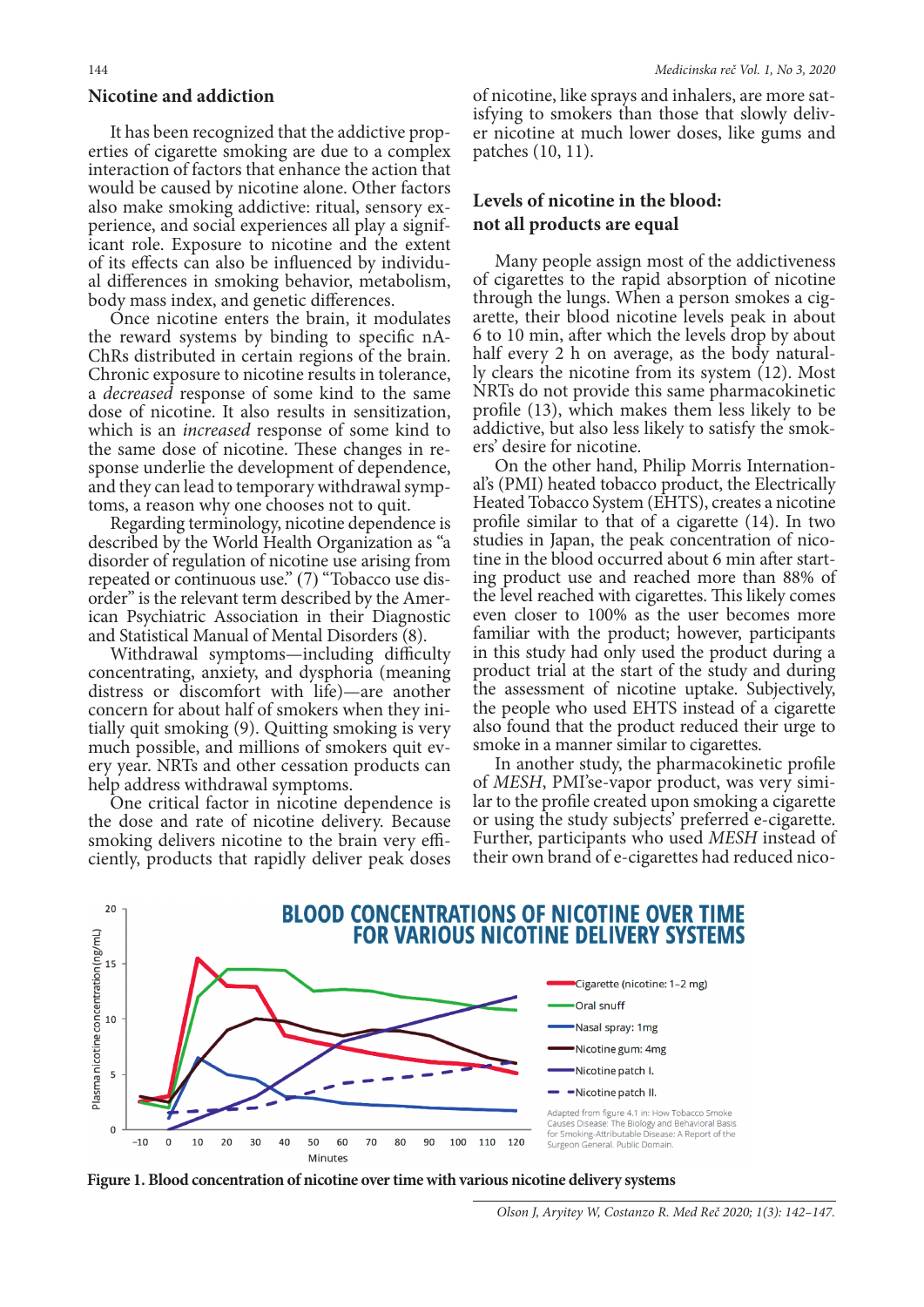tine craving over the next few hours after product use, comparable to the reduction achieved with the study subjects' preferred e-cigarette (15).

# **Comparing products while matching nicotine levels**

It is important for us to have a quantitative way for comparing the effects of smoke-free product aerosols and cigarette smoke. For example, we know from our laboratory studies that EHTS aerosol is significantly less toxic than cigarette smoke. This statement means that, **at the same levels of exposure, EHTS aerosol and cigarette smoke cause different levels of toxicity.** But how can we know we are exposing our samples to the same levels of smoke and aerosol in our laboratory studies?

One approach is to focus on a single chemical present in both. Nicotine is an important part of why people use tobacco products. So, it serves as a meaningful point of comparison. This approach also helps us report our results in a way that other researchers can replicate.

Comparisons can also be made on a per-stick or per-cigarette basis. We do use this comparison in some cases where it makes sense, such as when participants in our clinical studies are using the product under consideration. But it is necessary to use equivalent nicotine doses in our cell culture and other toxicity studies, for example (16). A cell culture is exposed to a liquid containing an extract of cigarette smoke or smoke-free product aerosol at multiple matched nicotine levels. In other studies, cell cultures may be exposed to the smoke or aerosol directly, but, again, at matched nicotine levels. Doing so provides a clear way for comparing the effects of different products at the same nicotine exposure level, and it makes the experiment and results easier for other scientists to confirm independently. It also makes it easi- er to extrapolate the results to what a user of the product might experience.

Because a major part of that experience is the nicotine, smokers may try to compensate for the nicotine level in their blood by using more of the product or by intensifying the frequency and volume of puffs taken for a while after they first switch from cigarettes to EHTS or other smokefree products. However, over the long-term use of EHTS, the compensation often remains incomplete. In other words, they end up maintaining a lower nicotine level in their blood (17).

In a recent PMI study, switching from mentholated cigarettes to the menthol EHTS resulted in an almost complete compensation (measured as urinary nicotine equivalents) within a period of 90 days (18). On the basis of these observations, comparing products on the basis of their nicotine content seems like the right approach.

Such comparisons can be made by using auto- mated smoking machines, which collect cigarette smoke by puffing on the product. The smoke vol- ume inhaled in a puff and the interval between puffs are some of the parameters that can be quantified. Under the ISO smoking regimen, we measure 0.672 mg nicotine per reference cigarette (19). The Health Canada Intense smoking regimen, with deeper puffs repeated more often yields 1.86 mg of nicotine per reference cigarette. These or other puffing regimens can be used to compare the levels of constituents in smoke-free product aerosols with those in cigarette smoke in a repeatable manner in a laboratory setting, though they do not accurately mimic real smoking behaviors.

## **Exploring the risks of nicotine**

Nicotine is not risk-free. However, it is not the primary cause of smoking-related diseases. Researchers are currently exploring the potential benefits of nicotine when it is decoupled from smoking.

Nicotine alone is less harmful than the smoke generated by cigarettes that contain it, as can be seen in many studies on nicotine-containing products that are not cigarettes. For example, the United States (US) Surgeon General concluded that "*there is insufficient data to conclude that nicotine causes or contributes to cancer in hu*knowledged the possibility that nicotine might be a tumor promoter on the basis of animal and mechanistic studies, the current scientific con-<br>sensus appears to be that nicotine does not ini-<br>tiate cancer and is far less harmful than many of the harmful and potentially harmful chemicals found in cigarette smoke (21, 22).

The Lung Health Study on the natural histo- ry and safety of prolonged use of medicinal nic- otine gum indicated no evidence of an effect of NRT use on overall cancer (23) or COPD risk (24). Additionally, available evidence to date sug- gests that nicotine use likely does not increase the risk of cardiovascular events: Five out of six previous epidemiological studies did not detect any increased cardiovascular risk among snus users relative to never tobacco users (25). Nicotine-containing products should not be used by people who have or are at risk of heart disease, are diabetic, are epileptic, or are experiencing seizures. Nicotine-containing products should not be used by minors, by women who think they may be pregnant, during pregnancy or while breast-feeding.

*Olson J, Aryitey W, Costanzo R. Med Word 2020; 1(3): 142–147.*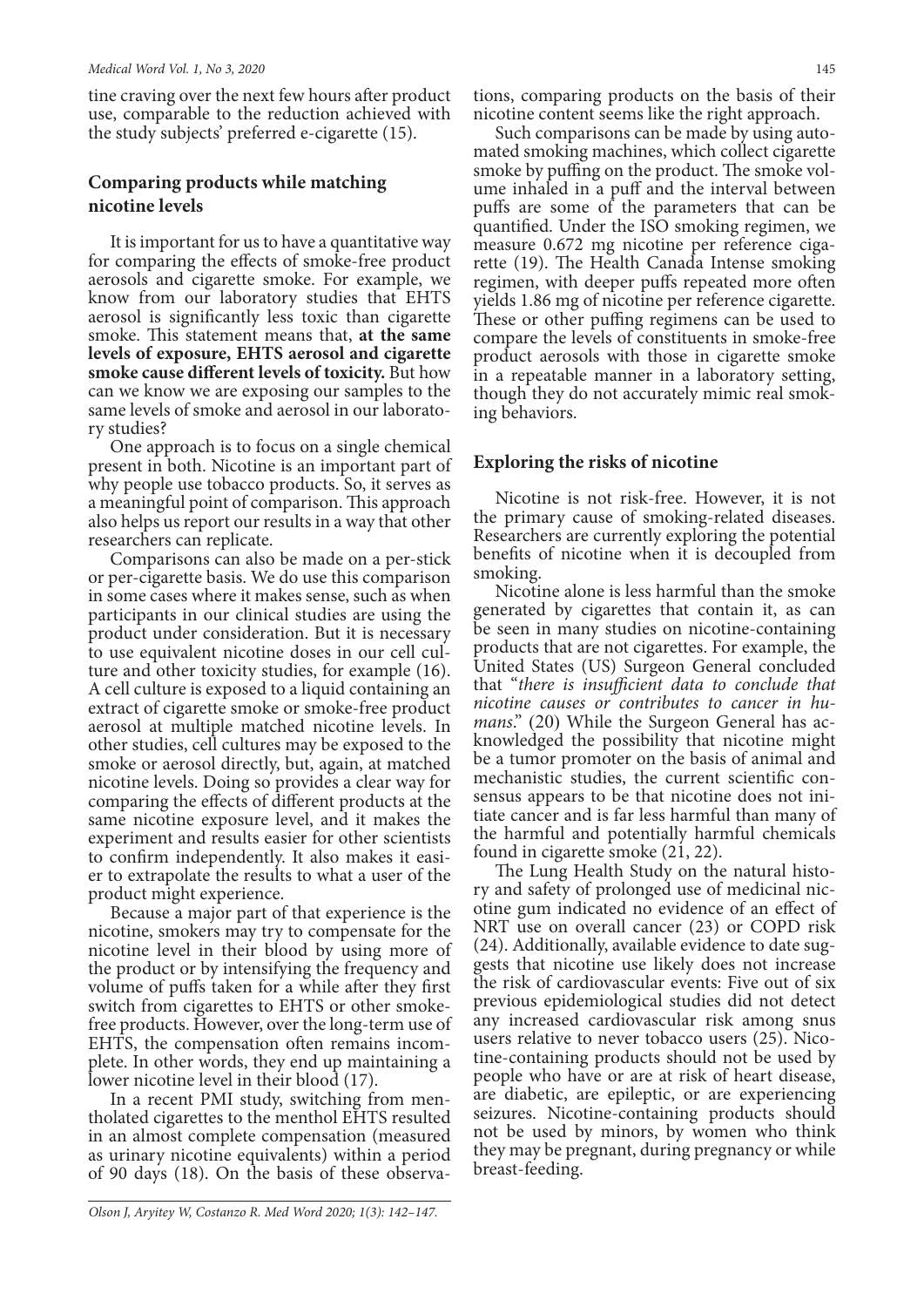#### **What do public health representatives say?**

"*Nicotine is the very same compound FDA has approved for over 30 years as a safe and effective medication. People are dying from the tobacco-related diseases from the smoke particles, not the nicotine… Can we start to take a different look at this?*" (26) as stated by Mitch Zeller, director of the US Food & Drug Administration's (FDA) Center for Tobacco Products back in 2014.

The Royal College of Physicians have said: "*Nicotine is not, however, in itself a highly hazardous drug… It is inherently unlikely that nicotine inhalation itself contributes significantly to the mortality or morbidity caused by smoking. The main culprit is smoke and, if nicotine could be delivered effectively and acceptably to smokers without smoke, most if not all of the harm of smoking could probably be avoided*." (27)

We agree that the burning of tobacco, not the nicotine, is the biggest problem with cigarettes. This is why we develop and offer a portfolio of smoke-free nicotine-containing products that are a better choice for smokers than continuing to smoke cigarettes. Independent studies have shown how important it is to make better alternatives like these available to adult smokers who would otherwise continue to smoke (28−30).

Among the leaders of public change are public health organizations and regulatory bodies, whose opinions and decisions affect everyone involved. Most of these leaders agree that tobacco harm reduction is the right route to take. However, opinions still vary about what role alternative products should play in tobacco harm reduction.

Institutes like Public Health England (PHE) (31) and the FDA (32) see the potential of nico- tine-containing products as smoking alternatives. For example, PHE states that "*e-cigarettes could be contributing to at least 20,000 successful new quits per year and possibly many more.*" (33) However, regions like Australia have heavier restrictions on nicotine. Under Australian Commonwealth law, nicotine-containing products are categorized as prescription-only (with nicotine patches, gums, or sprays being exceptions) or dangerous poisons (with the exception of their use in therapeutics or cigarettes).

## **References**

- 1. Siegmund B, Leitner E, Pfannhauser W, et al. Determination of the Nicotine Content of Various Edible Nightshades (Solanaceae) and Their Products and Estimation of the Associated Dietary Nicotine Intake. J Agric Food Chem 1999; 46: 3113-20.
- 2. Alkam T, Nabeshima T. Molecular mechanisms for nicotine intoxication. Neurochemistry International 2019; 125: 117-26.

PHE also weighs in on the public awareness of nicotine saying, "*there is much public misunderstanding about nicotine (less than 10% of adults understand that most of the harms to health from smoking are not caused by nicotine).*"

## **What do people think?**

People deserve accurate and non-misleading information to let them know they have a choice about what products to use. And, choices like these add up to affect public health outcomes. This is one of the reasons why it is so important to combat public misperceptions about nicotine.

Many people still mistakenly believe that nicotine is a major cause of tobacco-related diseases. A literature review of 54 studies has shown that peoples' assumptions about nicotine vary and are often wrong (34). According to another review, these incorrect assumptions could alter the outcome or even the validity of smoking cessation trials (35).

Up to 73% of people mistakenly believe nicotine causes cancer, according to a US population study (36). It is, therefore, important to educate the public about nicotine and nicotine-containing products.

## **Conclusions**

It is important for people to have a balanced perspective on nicotine. On the one hand, products containing nicotine should not be used by certain groups of people. On the other hand, other products than cigarettes containing nicotine can support public health by encouraging smokers who would otherwise not quit cigarettes to switch to smoke-free products, where nicotine is provided without the harmful chemicals produced during combustion.

It is time to decouple the discussions about nicotine from those on the dangers of smoking cigarettes. There is already plenty of information worth sharing about nicotine, and we look forward to seeing what new additions are made to the body of research that already exists on nicotine.

- 3. Xu S, Brockmöller T, Navarro-Quezada A, Kuhl H, Gase K, Ling Z, et al. Wild tobacco genomes reveal the evolution of nicotine biosynthesis. Proc Natl Acad Sci U S A 2017; 114(23): 6133-8.
- 4. Steppuhn A, Steppuhn A, Gase K, Krock B, Halitschke R, Baldwin IT. Nicotine's defensive function in nature. PLoS Biol 2004; 2(8): e217.
- 5. Castaldelli-Maia JM, Ventriglio A, Bhugra D. Tobacco smoking: From 'glamour' to 'stigma'. A comprehensive review. Psychiatry Clin Neurosci 2016; 70: 24-33.